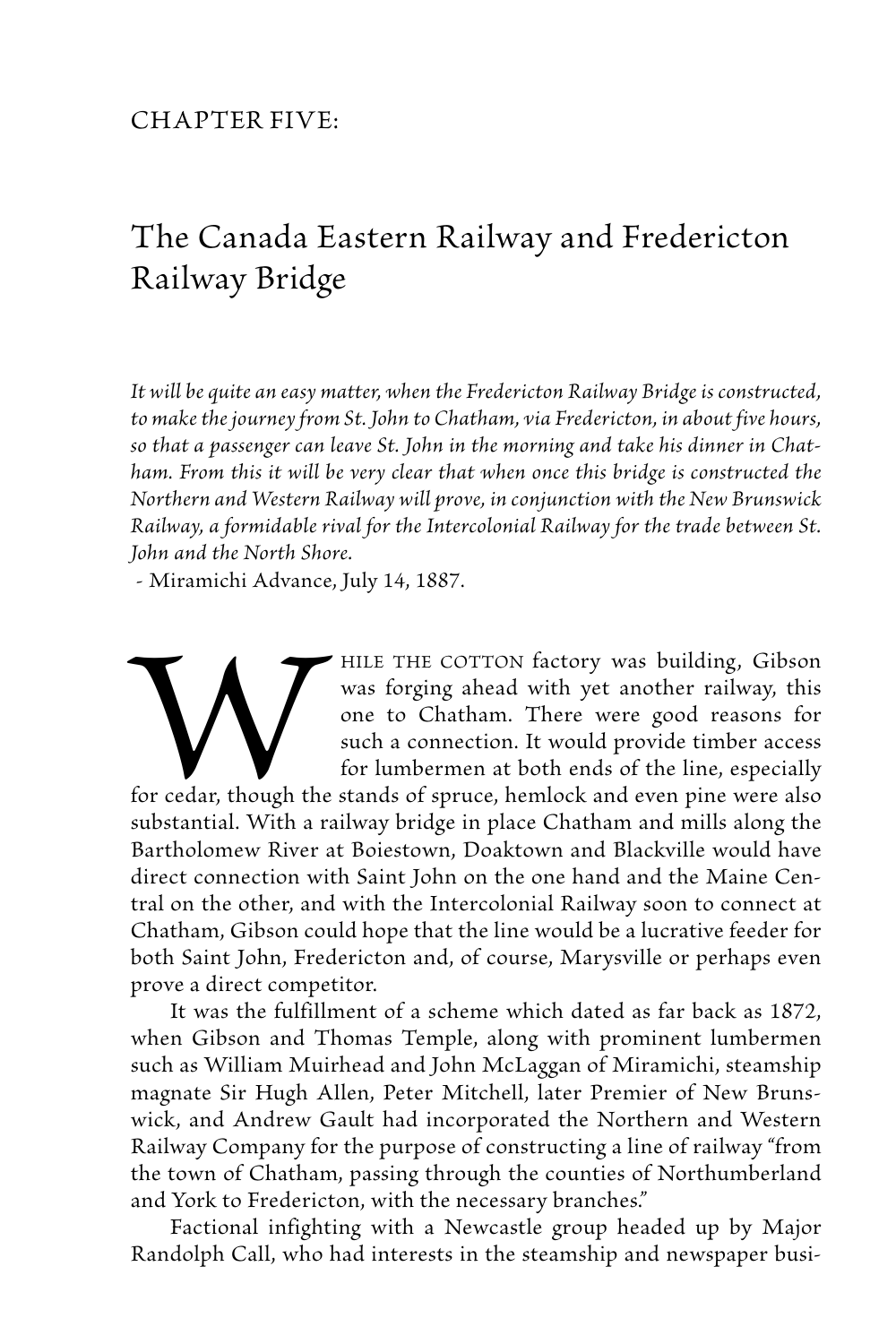ness (he published the *Chatham World*), effectively killed all progress on this project, during which time Gibson explored other possibilities in the railroad business. In 1876 he became President of the Central Railroad, which projected a line from the New Brunswick terminus at Gibson to some point on the Intercolonial Railway through the coal fields at Grand Lake, a scheme which had many stops and starts and never really went anywhere, at least in Gibson's day. After the sale of the New Brunswick Railway, as aforementioned, there were two other schemes which never came to fruition: his invitation to join Sir William Howland in a bid to build the trans-Canada railway to British Columbia and an offer by Gibson himself to purchase half a million of CPR stock.

 In 1883 the Northern and Western Railway Company, or the "Miramichi Valley Railway," as it was colloquially known, was reorganized with Gibson as President, Jabez Snowball, owner of the largest lumber mill in the Miramichi area, as Vice-President, and other lumbermen such as William Muirhead of Chatham and John Pickard, M. P. for York. as directors. The Newcastle group which had opposed Gibson's original proposal for a Chatham - Fredericton railway, arose again in protest by forming a rival company, and there was actually a legal battle over which company had advertised prior notice to build the line. When the smoke cleared the Dominion and Provincial governments backed Gibson, perhaps because with the construction of the New Brunswick Railway to his credit, he had, as it were, the better track record.

 There was yet another battle to be fought, this one for subsidies. In 1884 D. E. Maxwell's survey recommended a route from Gibson through Marysville, crossing the Nashwaak river just above the town and following it on its eastern side to Boiestown, where it would connect with the South-West Miramichi and proceed through Doaktown and Blackville to the Intercolonial at Chatham Junction. The Province provided a cash subsidy of \$3,000 per mile for this route with no land grants attached. When the Dominion subsidies were announced, there was a bit of a surprise. The Newcastle group, it seems, had made its influence felt in Ottawa, for while there would be a cash amount of \$3,200 per mile from Gibson to Blackville there would be no subsidy for the section from Blackville to Chatham Junction. Instead, there would be a grant of the same amount per mile to build a branch line from Blackville to Indiantown near Newcastle, bridging the South-West Miramichi to its North Shore; and there would also be a subsidy for a contractor to build a branch of the Intercolonial Railway from Indiantown to Newcastle - like Chatham Junction a connecting point of the government line. Fredericton interests, properly in the Gibson camp, were furious at this sort of meddling by the Call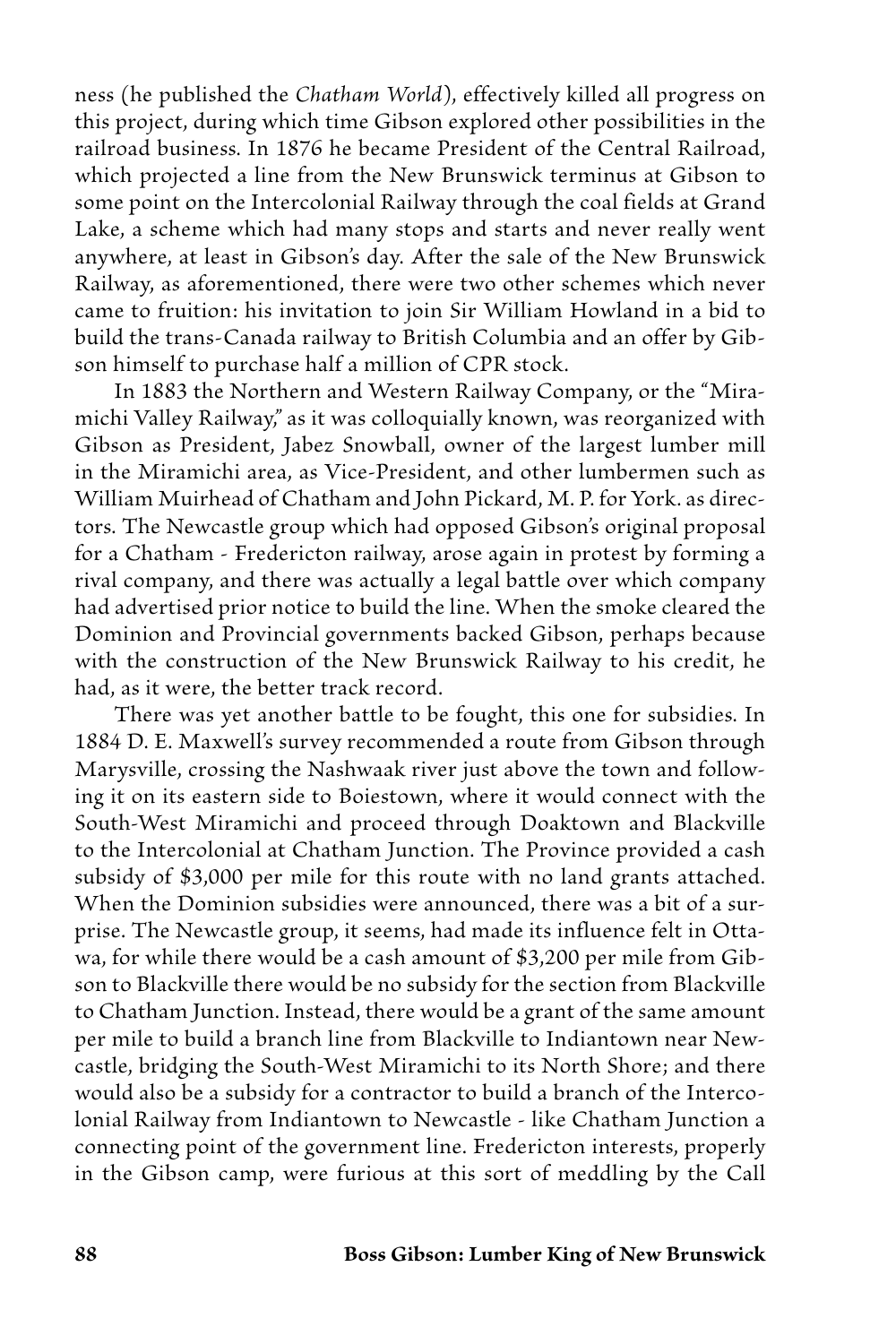

faction, and very unhappy with the performance of Thomas Temple, newly elected Conservative member for York, who was not felt to have done his job in Ottawa.

But the decision had been made to build to Chatham Junction, and with Gibson's famous determination steering the work, none of these setbacks would materially alter the course or pace of construction.

 His formidable partner in this venture was Vice-President Jabez Bunting Snowball. A worthy successor to the great Miramichi timber barons of the previous generation, Alexander Rankine and Joseph Cunard, whose rivalry was fought out on opposite sides of the river and the Provincial Legislature, Snowball was the biggest lumberman in the area, owning the largest steam sawmill in New Brunswick, cutting 170,000 feet a day, with other mills in Tracadie and Bay du Vin, along with a grist mill at Red Bank. In addition to holding vast timber leases from the Crown, he was also a co-founder of the Miramichi Steam Navigation Company, building steamers and shipping lumber and lobsters to the British Isles from wharves at

Jabez Bunting Snowball, a longtime partner and rival of Alexander Gibson. In the latter part of the century Snowball operated the largest lumber operation in the Miramichi, founded the Miramichi Steam Navigation Company, and the Chatham Branch Railway. After He was Liberal member for Northumberland from 1878 to 1882, and afterwards Lieutenant-Governor of New Brunswick. He died February, 1907. **PANB Slides of the Fathers of Confederation: P106-40.**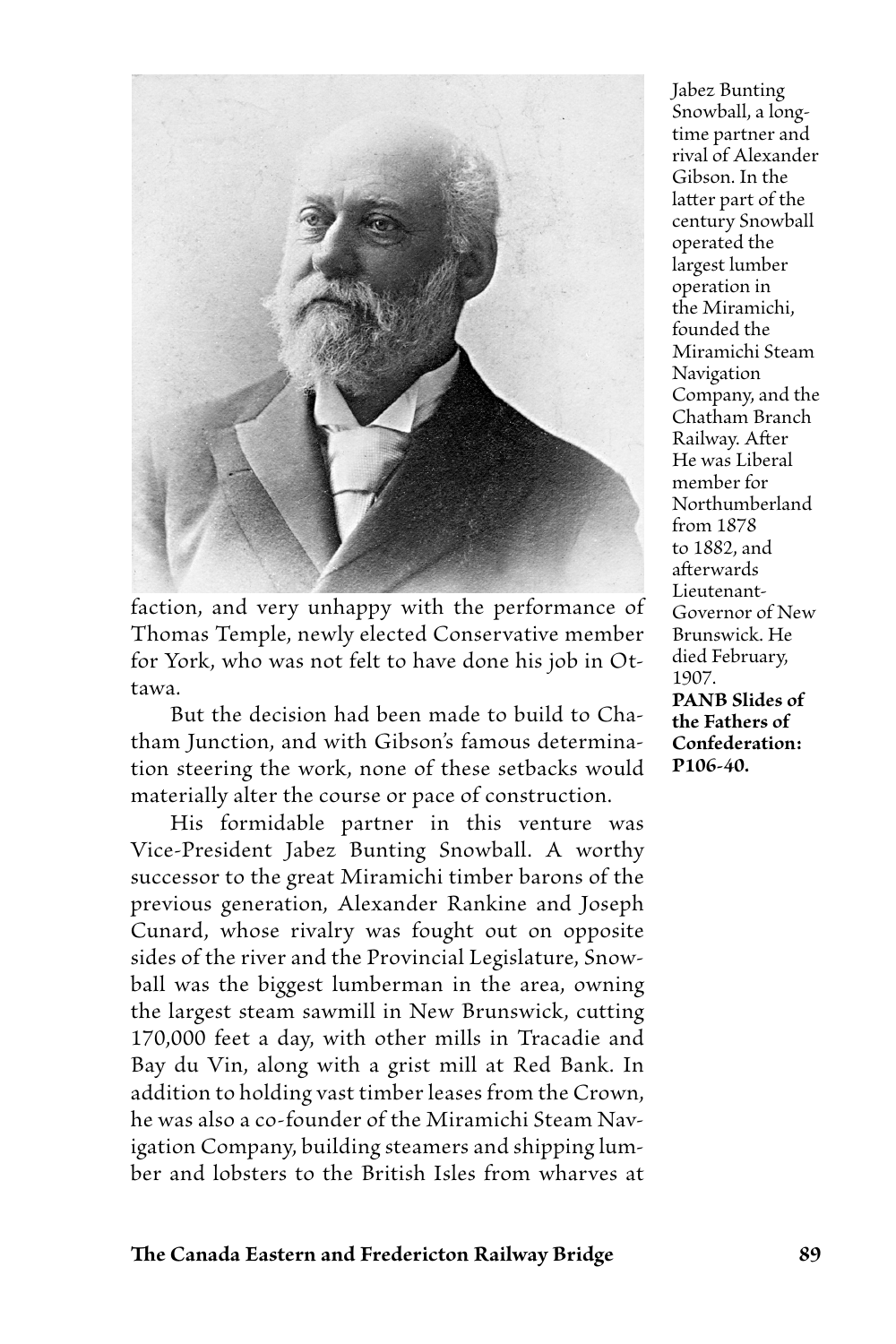which ships lined up ten deep. In short, he was the Alexander Gibson of the North Shore, albeit a slightly smaller version, both in stature and in wealth, and both he and Gibson stood to gain nicely from a railroad connecting their two business empires.

Such was the haste to build this line that things got going in the summer of 1884, even before the federal grants were announced. Snowball and Gibson would work from opposite ends towards Doaktown, where a bridge would join the two sections. Gibson's end was a notable hive of activity. The first sod was turned in July, and less than four weeks later a locomotive was able to be run slowly up the first section of the railway from Gibson to Marysville with machinery for the great cotton mill, then rising. Steamers with steel rails from England were unloading at the mouth of the Nashwaak. The sawmills were churning out lumber for the mill and sleepers for the railway. The bridge across the Nashwaak, just above town, was already partially built. In all, about five hundred men were laboring along the line. Meanwhile, reported the *Gleaner*, "from a certain cozy library, looking out upon a well-kept lawn adorned with handsome hedges and trees," went out messages which affected the lumber business of not only the province but even Great Britain.

 There seem not to have been any major difficulties in construction, with the exception of a large cutting, called the "Big Fill," at Nelson's Hollow, eighty feet wide and deep. A lot of bridges were required. These were wooden bridges, mostly of the Howe truss design. They were less than half the cost of a steel bridge and, though less permanent, could be replaced later when revenues began to flow. Such was the strategy employed by the Canadian Pacific Railway in its race to the finish. The rails came from the Barrow Hematite Steel Company in Barrow-on-Furness, England, and weighed 60 pounds per yard - not the heaviest possible but the same weight as the Intercolonial Railway was using at this time.

Construction showcased the Gibson - Snowball rivalry quite nicely, as both men personally supervised their sections and each team worked with a will to reach Doaktown first. It took approximately two years, from August 1884 to September 1886 to complete the main line. If one story is true, Gibson's men threw down their tools about three hours before Snowball's, and by the latter part of September it was announced that through trains were now running from Chatham Junction to Gibson. This was a bit of misinformation. Trains were running from both Chatham Junction and Gibson to Doaktown, but the bridge there hadn't yet been completed, and wouldn't be for another few weeks, as some miscreant - and the *Miramichi Advance* laid the blame firmly on the disgruntled Newcastle faction - had exploded a charge of dynamite on each end of